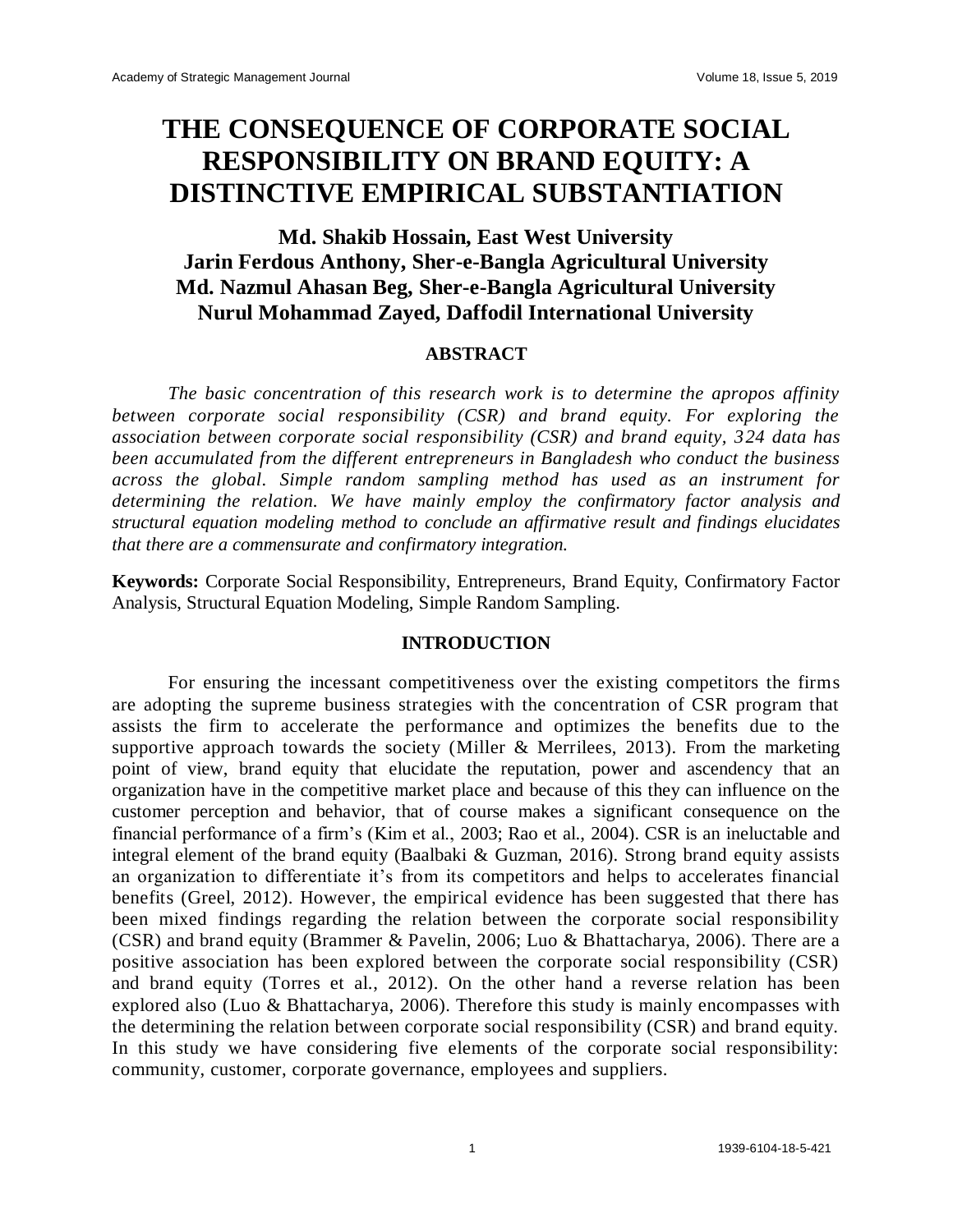#### **LITERATURE REVIEW**

Along with the regular business function, many of the corporation also concentrates on engaging multitudinous societal obligation, it may embedded towards the environment, societal concern or even communities concern (Greel, 2012). Manifold research have accomplished regarding the concern of corporate social responsibility over the brand equity (Popoli, [2011;](https://link.springer.com/article/10.1007/s12208-017-0185-z#CR107) Rangan et al., [2012;](https://link.springer.com/article/10.1007/s12208-017-0185-z#CR110) Tingchi Liu et al., [2014\)](https://link.springer.com/article/10.1007/s12208-017-0185-z#CR120). Because of the transition of the framework of the business function CSR not just concern with the societal obligation (Dobers, [2009\)](https://link.springer.com/article/10.1007/s12208-017-0185-z#CR32) rather has been treated as an ineluctable proponent on the proliferating the corporate reputation also (Khojastehpour & Johns [2014;](https://link.springer.com/article/10.1007/s12208-017-0185-z#CR59) Pérez [2015\)](https://link.springer.com/article/10.1007/s12208-017-0185-z#CR101). CSR effects in business performance, particularly for those businesses which are founded on the strong brand images (Werther & Chandler, [2005\)](https://link.springer.com/article/10.1007/s12208-017-0185-z#CR131) and also augmenting the brand equity (Linthicum et al., [2010\)](https://link.springer.com/article/10.1007/s12208-017-0185-z#CR76) and amplifying the level of brand value security also (Polonsky et al., [2011\)](https://link.springer.com/article/10.1007/s12208-017-0185-z#CR106).

#### **Community-based CSR and Brand Equity**

Community-based CSR that builds credibility and customer loyalty, which accelerates the brand equity (Du et al., 2007).

*H1: Community-based CSR activities are positively reflects on the Brand Equity.*

#### **Customer-base CSR and Brand Equity**

Through the customer-base CSR, it sharing the untold happiness and transferring the values towards the societies through the consumption of product (Chomvilailuk & Butcher [2013;](https://link.springer.com/article/10.1007/s12208-017-0185-z#CR27) Karaosmanoglu et al., [2016;](https://link.springer.com/article/10.1007/s12208-017-0185-z#CR56) Pérez & Rodríguez del Bosque, [2014;](https://link.springer.com/article/10.1007/s12208-017-0185-z#CR103) Manning, [2013\)](https://link.springer.com/article/10.1007/s12208-017-0185-z#CR81).

*H2: Customer-base CSR activities are positively reflects on the Brand Equity.*

### **Corporate Governance Base CSR and Brand Equity**

Brand equity is evaluated by the customer who are being treated as a stakeholders, corporate governance must be align with the relevant interest of the respective customers that must providing the safer or more ethical produced product (Jamali et al., 2008).

*H3: Corporate-governance based CSR activities are positively impact on the Brand Equity.*

### **Employees-base CSR and Brand Equity**

Employees' involvement in CSR activities can improve the visibility and credibility of CSR and in turn it enhances brand equity and on the other hand poor employees' relations definitely have the adverse effect on the CSR (Sen et al., 2006; Du et al., 2007).

*H4: Employees-base CSR activities are positively reflects on the Brand Equity.*

### **Suppliers-base CSR and Brand Equity**

Because of the poor suppliers provide the low quality ingredients the finished product may turn into low quality product and if the low quality firm involve any significant CSR activities that may perceive this activities less credible and less considerable, that resulting poor brand image and that consequence on weaker brand equity (Luo & Bhattacharya, 2006).

*H5: Suppliers-base CSR activities are positively reflects on the Brand Equity.*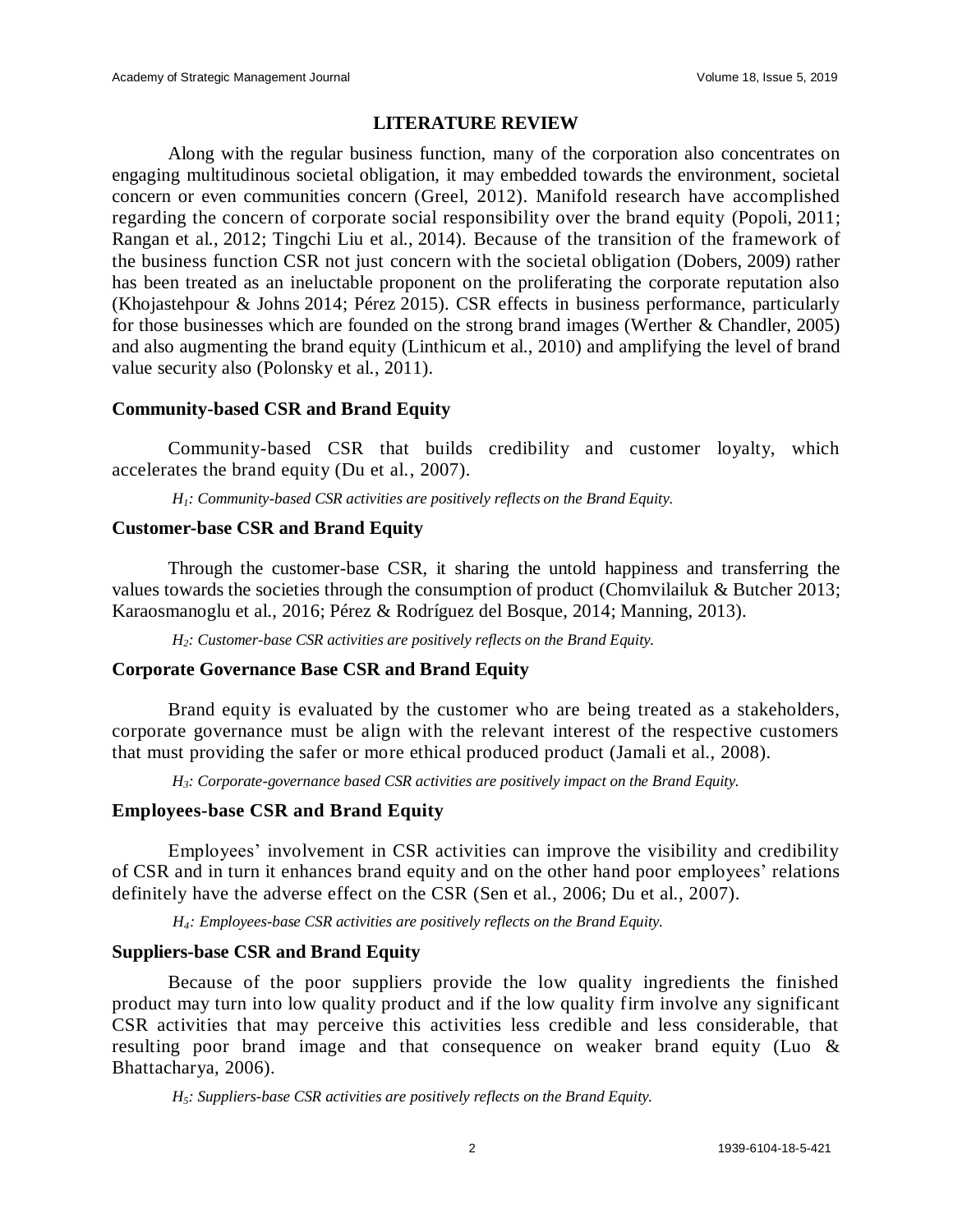## **RESEARCH METHODOLOGY**

This research has mainly embrace with recognizing the affirmative relation between the corporate social responsibility and brand equity (Figure 1).



Source: Authors' Compilation

## **FIGURE 1 THE RESEARCH FRAMEWORK**

For exploring the result, random sampling method have used in the sample selection method and total sample size is 324. The study is mainly comprised with the primary data that has collected by using a questionnaire. The questionnaire has used both open and closed ended questions. For the closed ended questions, the study has adopted a five point Likert scale where the target respondents indicate the extent of their agreement/disagreement with each statement.

## **RESULTS AND DISCUSSION**

From the following Table 1, it has observed that there is a positive correlation between the variables.

| Table 1<br><b>CORRELATION MATRIX</b> |           |           |                         |           |                  |                           |                         |                       |  |  |
|--------------------------------------|-----------|-----------|-------------------------|-----------|------------------|---------------------------|-------------------------|-----------------------|--|--|
|                                      | Community | Customer  | Corporate<br>Governance | Employees | <b>Suppliers</b> | <b>Brand</b><br>Awareness | <b>Brand</b><br>Loyalty | <b>Brand</b><br>Image |  |  |
| Community                            |           |           |                         |           |                  |                           |                         |                       |  |  |
| Customer                             | $0.320**$ |           |                         |           |                  |                           |                         |                       |  |  |
| Corporate<br>Governance              | $0.289**$ | $0.322**$ |                         |           |                  |                           |                         |                       |  |  |
| <b>Employees</b>                     | $0.255**$ | $0.307**$ | $0.301**$               |           |                  |                           |                         |                       |  |  |
| Suppliers                            | $0.275**$ | $0.305**$ | $0.364**$               | $0.208**$ |                  |                           |                         |                       |  |  |
| Brand<br>Awareness                   | $0.282*$  | $0.318*$  | $0.267**$               | $0.219*$  | $0.314*$         |                           |                         |                       |  |  |
| <b>Brand Loyalty</b>                 | $0.254**$ | $0.327*$  | $0.233**$               | $0.254**$ | $0.309**$        | $0.295**$                 |                         |                       |  |  |
| <b>Brand Image</b>                   | $0.277**$ | $0.341**$ | $0.225*$                | $0.208*$  | $0.327**$        | $0.283**$                 | $0.275*$                |                       |  |  |

Source: Estimated by Authors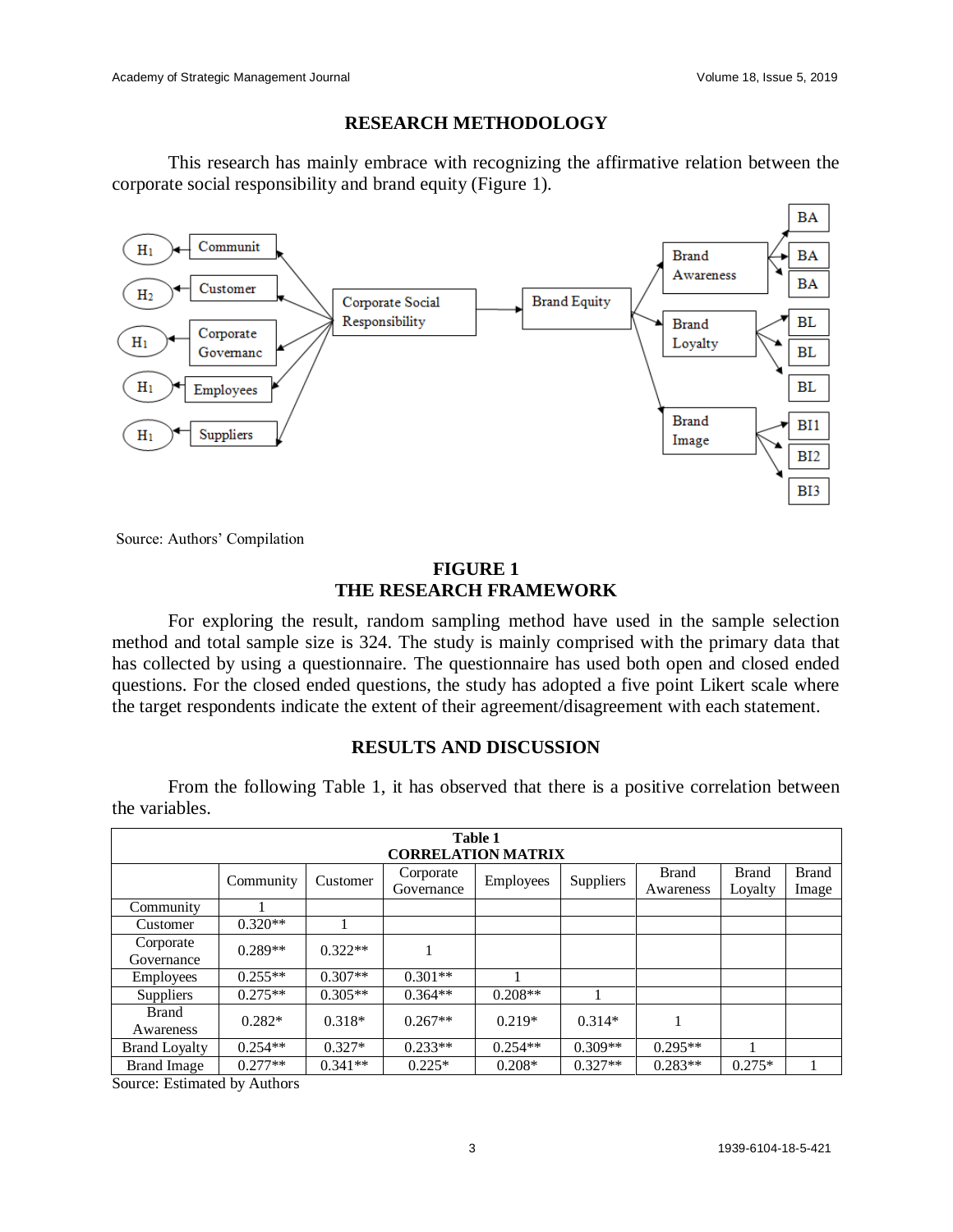| Table 2<br><b>CONFIRMATORY FACTOR ANALYSIS</b> |                      |                  |                                   |                                 |            |       |                    |          |                   |  |
|------------------------------------------------|----------------------|------------------|-----------------------------------|---------------------------------|------------|-------|--------------------|----------|-------------------|--|
| <b>Variables</b>                               | <b>Variable</b>      | Indicator        | <b>Standard Factor</b><br>Loading | <b>Error</b><br><b>Variance</b> | <b>SMR</b> | CR    | <b>AVE</b>         | Cronbach | JoresKog's<br>Rho |  |
|                                                |                      | $\overline{CO1}$ | 0.856                             | 0.357                           | 0.713      |       |                    |          |                   |  |
|                                                | Community<br>(CO)    | CO <sub>2</sub>  | 0.862                             | 0.369                           | 0.729      |       |                    | 0.791    | 0.819             |  |
|                                                |                      | CO <sub>3</sub>  | 0.851                             | 0.354                           | 0.716      |       |                    |          |                   |  |
|                                                |                      | CO <sub>4</sub>  | 0.869                             | 0.372                           | 0.728      |       | 0.751 0.816        |          |                   |  |
|                                                |                      | CO <sub>5</sub>  | 0.858                             | 0.382                           | 0.733      |       |                    |          |                   |  |
|                                                |                      | CO <sub>6</sub>  | 0.855                             | 0.374                           | 0.739      |       |                    |          |                   |  |
|                                                | Customer<br>(CU)     | CU1              | 0.850                             | 0.349                           | 0.698      |       | 0.788 0.839        | 0.788    | 0.832             |  |
|                                                |                      | CU <sub>2</sub>  | 0.852                             | 0.356                           | 0.688      |       |                    |          |                   |  |
|                                                |                      | CU <sub>3</sub>  | 0.866                             | 0.355                           | 0.692      |       |                    |          |                   |  |
|                                                |                      | CU <sub>4</sub>  | 0.863                             | 0.359                           | 0.701      |       |                    |          |                   |  |
|                                                |                      | CU <sub>5</sub>  | 0.853                             | 0.378                           | 0.725      |       |                    |          |                   |  |
|                                                |                      | CU <sub>6</sub>  | 0.860                             | 0.364                           | 0.736      |       |                    |          |                   |  |
|                                                |                      | CU7              | 0.861                             | 0.359                           | 0.720      |       |                    |          |                   |  |
|                                                |                      | CG1              | 0.872                             | 0.387                           | 0.738      |       | 0.844              | 0.805    | 0.837             |  |
|                                                |                      | CG2              | 0.854                             | 0.394                           | 0.729      |       |                    |          |                   |  |
|                                                | Corporate            | CG <sub>3</sub>  | 0.850                             | 0.388                           | 0.701      |       |                    |          |                   |  |
|                                                | Governance<br>(CG)   | $\overline{CG4}$ | 0.874                             | 0.370                           | 0.736      | 0.771 |                    |          |                   |  |
|                                                |                      | CG5              | 0.870                             | 0.395                           | 0.708      |       |                    |          |                   |  |
|                                                |                      | CG6              | 0.869                             | 0.408                           | 0.716      |       |                    |          |                   |  |
|                                                |                      | CG7              | 0.861                             | 0.396                           | 0.730      |       |                    |          |                   |  |
|                                                | Employees<br>(EM)    | EM <sub>1</sub>  | 0.847                             | 0.375                           | 0.700      | 0.781 | 0.851              | 0.825    | 0.840             |  |
|                                                |                      | EM <sub>2</sub>  | 0.849                             | 0.382                           | 0.695      |       |                    |          |                   |  |
|                                                |                      | EM3              | 0.842                             | 0.396                           | 0.691      |       |                    |          |                   |  |
|                                                |                      | EM4              | 0.846                             | 0.358                           | 0.687      |       |                    |          |                   |  |
| Corporate                                      |                      | EM <sub>5</sub>  | 0.840                             | 0.417                           | 0.715      |       |                    |          |                   |  |
| Social                                         |                      | EM <sub>6</sub>  | 0.848                             | 0.392                           | 0.728      |       |                    |          |                   |  |
| Responsibility<br>(CSR)                        |                      | EM7              | 0.854                             | 0.406                           | 0.733      |       |                    |          |                   |  |
|                                                |                      | EM <sub>8</sub>  | 0.857                             | 0.417                           | 0.727      |       |                    |          |                   |  |
|                                                |                      | EM <sub>9</sub>  | 0.862                             | 0.399                           | 0.720      |       |                    |          |                   |  |
|                                                |                      | <b>EM10</b>      | 0.869                             | 0.383                           | 0.725      |       |                    |          |                   |  |
|                                                |                      | EM11             | 0.866                             | 0.419                           | 0.734      |       |                    |          |                   |  |
|                                                | Supplier<br>(SU)     | SU1              | 0.873                             | 0.406                           | 0.729      | 0.765 | 0.831              | 0.847    |                   |  |
|                                                |                      | SU <sub>2</sub>  | 0.871                             | 0.415                           | 0.725      |       |                    |          |                   |  |
|                                                |                      | SU <sub>3</sub>  | 0.874                             | 0.419                           | 0.737      |       |                    |          |                   |  |
|                                                |                      | SU <sub>4</sub>  | 0.878                             | 0.403                           | 0.738      |       |                    |          |                   |  |
|                                                |                      | SU <sub>5</sub>  | 0.872                             | 0.381                           | 0.736      |       |                    |          | 0.837             |  |
|                                                |                      | $\overline{SU6}$ | 0.875                             | 0.395                           | 0.733      |       |                    |          |                   |  |
|                                                |                      | SU7              | 0.876                             | 0.428                           | 0.724      |       |                    |          |                   |  |
|                                                |                      | $\overline{SU8}$ | 0.859                             | 0.417                           | 0.729      |       |                    |          |                   |  |
|                                                |                      | SU <sub>9</sub>  | 0.852                             | 0.400                           | 0.711      |       |                    |          |                   |  |
|                                                |                      | BA1              | 0.884                             | 0.393                           | 0.718      |       | $0.792 \mid 0.811$ | 0.851    |                   |  |
|                                                | <b>Brand</b>         | BA <sub>2</sub>  | 0.870                             | 0.411                           | 0.731      |       |                    |          | 0.815             |  |
|                                                | Awareness            | BA3              | 0.883                             | 0.414                           | 0.737      |       |                    |          |                   |  |
|                                                | <b>Brand Loyalty</b> | BL1              | 0.885                             | 0.429                           | 0.705      |       |                    | 0.847    |                   |  |
|                                                |                      | BL <sub>2</sub>  | 0.876                             | 0.422                           | 0.744      | 0.785 | 0.830              |          | 0.830             |  |
|                                                |                      | BL <sub>3</sub>  | 0.888                             | 0.437                           | 0.712      |       |                    |          |                   |  |
| <b>Brand Equity</b>                            |                      | BI1              | 0.869                             | 0.448                           | 0.706      |       |                    |          | 0.829             |  |
|                                                |                      | BI <sub>2</sub>  | 0.870                             | 0.439                           | 0.718      |       |                    |          |                   |  |
|                                                | <b>Brand Image</b>   | BI3              | 0.875                             | 0.461                           | 0.749      |       | $0.779$ 0.847      | 0.850    |                   |  |
|                                                |                      | ${\bf B}I4$      | 0.872                             | 0.455                           | 0.751      |       |                    |          |                   |  |
|                                                |                      | BI <sub>5</sub>  | 0.869                             | 0.447                           | 0.766      |       |                    |          |                   |  |

Source: Estimated by Authors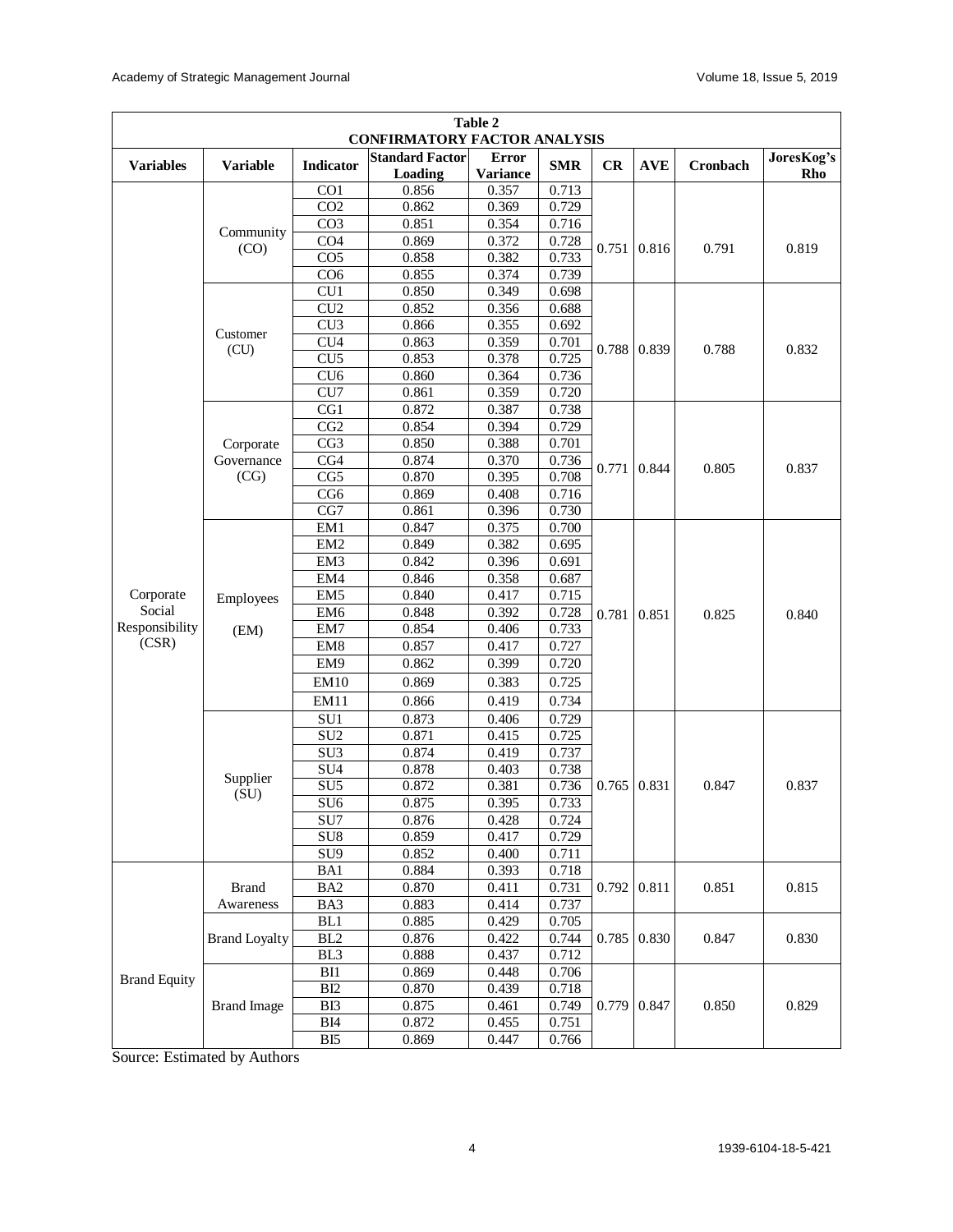#### **Confirmatory Factor Analysis**

From the analysis it has showed  $\chi^2$ / (df=113)=5.194, (p<0.000) good fit index (GFI)=0.937; comparative fit index (CFI)=0.948, incremental fit index (IFI)=0.952, Tucker Lewis index (TLI)=0.958, normed fit index (NFI)=0.963; and a root mean square error of approximately (RMSEA)=0.0573. The values of such as GFI, CFI, IFI, TLI and NFI has achieved the value from zero to one, a good fit data is close to one and the value has reached higher than 0.90 is acceptable. RMSEA reached a close fit value with the value between 0.04 and 0.08 and the SRMR value is (Standardized RMR)=0.0525 which is acceptable.

From the Table 2, we have observed that construct reliability (CR) higher than 0.75 and reaching from 0.781 to 0.815. The value of Average variance extracted (AVE) extends 0.50 and reaching from 0.806 to 0.849. The value of JoresKog's Rho extends 0.80 and reaching from 0.816 to 0.852 and from the Cronbach, it has observed that value range 0.816 to 0.855 which is acceptable.

#### **Structural Model Analysis**

From the analysis it has observed that the model fit with Chi- Square=514.308, Chisquare/ (df=115)=4.198, (*p*<.001), RMSEA (Root Mean Square Error of Approximation)=0.0661; GFI=0.957; NFI (Normed fit index)=0.951; IFI (Incremental fit index)=0.963; TLI=0.974; CFI (Comparative Fit Index)=0.969. The values of CFI, IFI, TLI, and NFI were close to 1.00 and greater than 0.90, fulfilling the criteria of model fit. Moreover, RMSEA reached a close fit value with the value between 0.04 and 0.08 and the SRMR value is (Standardized RMR)=0.0613 which is acceptable.

The result of construct and item reliability, standard factor loading, error variance, SMR, CR, Cronbach, AVE and Joreskog's Rho the value that have gathered has fulfilled the criteria. The construct reliability (CR) is higher than 0.75 reaching from 0.779 to 0.804. The value of Average variance extracted (AVE) extends 0.50 and reaching from 0.836 to 0.858. The value of JoresKog's Rho extends 0.80 and reaching from 0.832 to 0.867 and from the Cronbach, it has observed that value range 0.829 to 0.859 which is also acceptable.



**FIGURE 2 STRUCTURAL MODEL ANALYSIS**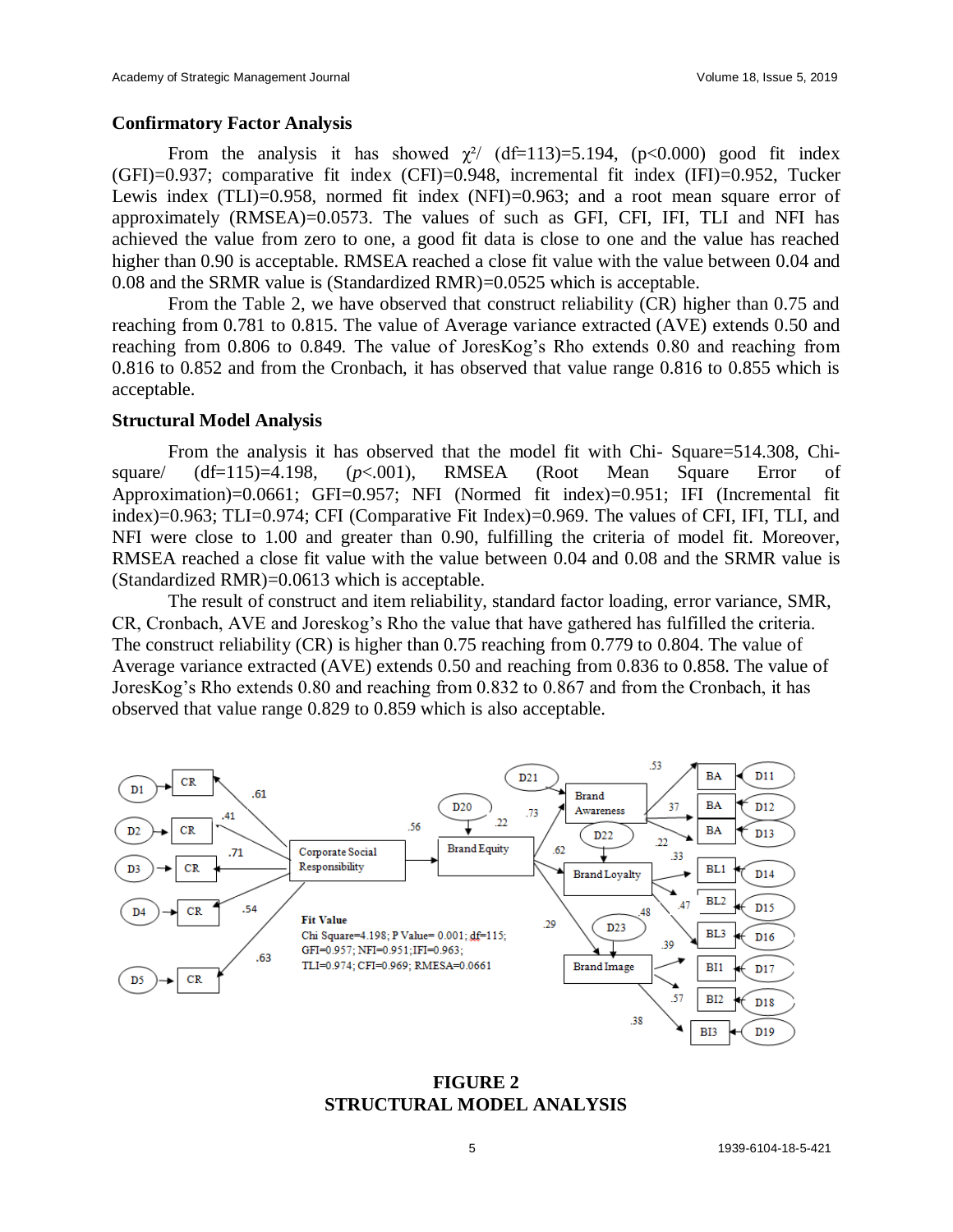The result in Table 3, from  $H_1$  it has showed that the community-based CSR are positively reflects on the Brand equity. The effect is significant and positive (estimate=0.038, tvalue=4.182,  $p=***$ ). Therefore,  $H<sub>I</sub>$  has accepted. From  $H<sub>2</sub>$ , it has showed that the customer-base CSR are positively reflects on the Brand equity. The relationship between the customer-base CSR and Brand Equity has accepted. The effect is also explore significant and positive (estimate=0.049, t-value=6.729,  $p=***$ ). Therefore,  $H_2$  has accepted.

| Table 3<br><b>HYPOTHESIS TESTING</b>            |                   |                      |       |       |       |                |  |  |  |
|-------------------------------------------------|-------------------|----------------------|-------|-------|-------|----------------|--|--|--|
| <b>Hypothesis</b>                               | <b>Hypothesis</b> | <b>Std. Estimate</b> | S.E   | C.R   | P     | <b>Support</b> |  |  |  |
| Community $\rightarrow$ Brand Equity            | H1                | 0.892                | 0.038 | 4.182 | ***   | Yes            |  |  |  |
| Customer $\rightarrow$ Brand Equity             | H <sub>2</sub>    | 0.852                | 0.049 | 6.729 | ***   | Yes            |  |  |  |
| Corporate Governance $\rightarrow$ Brand Equity | H <sub>3</sub>    | 0.868                | 0.054 | 4.273 | ***   | Yes            |  |  |  |
| $Employes \rightarrow \text{Brand Equity}$      | Η4                | 0.847                | 0.033 | 5.405 | ***   | Yes            |  |  |  |
| Suppliers $\rightarrow$ Brand Equity            | H <sub>5</sub>    | 0.833                | 0.041 | 4.927 | 0.002 | Yes            |  |  |  |

Source: Estimated by Authors

From H<sup>3</sup> it has showed that the Corporate Governance-base CSR are positively reflects on the Brand equity. The effect is significant and positive (estimate=0.054, t-value=4.273,  $p=***$ ). Therefore,  $H_3$  has accepted. From  $H_4$  it has showed that the Employees-base CSR are positively reflects on the Brand equity. The effect is significant and positive (estimate=0.033, tvalue=5.405,  $p=***$ ). Therefore,  $H_4$  has accepted. From  $H_5$  it has showed that the Suppliers-base CSR are positively reflects on the Brand equity. The effect is significant and positive (estimate=0.041, t-value=4.927,  $p=***$ ). Therefore,  $H_5$  has accepted.

#### **CONCLUSION AND RECOMMENDATIONS**

It has appears that there are positive affiliations between corporate social responsibility (CSR) and brand equity. From the Hypothesis 1 we have observed that Community-based CSR activities are positively reflects on the Brand Equity (Du et al., 2007). From the second Hypothesis we also have explored that Customer-base CSR activities are positively reflects on the Brand Equity (Karaosmanoglu et al., [2016;](https://link.springer.com/article/10.1007/s12208-017-0185-z#CR56) Pérez & Rodríguez del Bosque, [2014\)](https://link.springer.com/article/10.1007/s12208-017-0185-z#CR103), from the third hypothesis we have observed that Corporate-governance based CSR activities are positively impact on the Brand Equity (Jamali et al., 2008), from the forth hypothesis we have detected that Employees-base CSR activities are positively reflects on the Brand Equity (Sen et al., 2006; Du et al., 2007) and from the final hypothesis we have observed that Suppliers-base CSR activities are positively reflects on the Brand Equity (Luo & Bhattacharya, 2006). The business organization has realized that through the concept of corporate social responsibility the business function will consolidate and accelerate the market competitiveness and strengthen the brand equity.